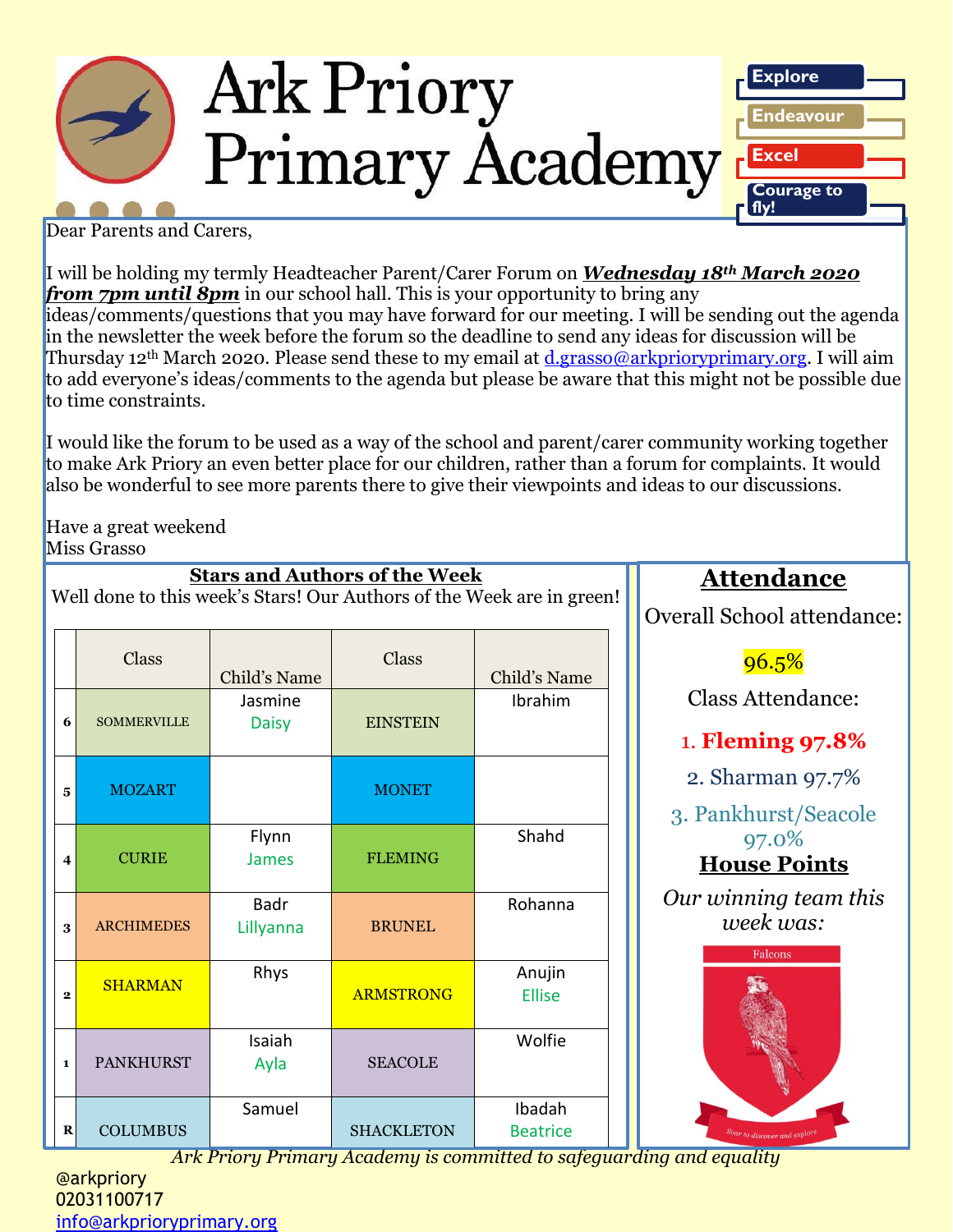

### **Young Artist Summer Show**

Ark Priory Primary Academy is now registered for the Young Artist's Summer Show /Made possible by Robin Hambro<https://youngartists.royalacademy.org.uk/>

The Young Artists' Summer Show is a free, open submission exhibition for young people aged 5 - 19 years, taking place both online and on-site at the Royal Academy of Arts, that recognises talented young artists.

Artworks can then be submitted online by students or on their behalf by a teacher, parent or guardian by **Friday 24th April**.

The final selection of artworks will be made by a panel of expert judges and displayed in the exhibition online or onsite from **Sunday 12th July**.

Please get involved if you would like to at home!

## **World Book Day 2020**

As we have traditionally done in the past, all staff and pupils dressed as book character for the day and we had a wonderful day full of engaging 'book' based activities. The teachers were also involved in the 'Get Caught Reading' campaign- ask your child if they spotted a teacher reading in a strange place!



Reading is very important at Ark Priory and we encourage you to read with your child **every single day for a least ten minutes.** You can find more ideas and resources here

[:https://www.worldbookday.com/ideas/share-a-story/](https://www.worldbookday.com/ideas/share-a-story/)

Please be reminded that children have a home reading book which they should read with you to develop their fluency. Please make sure you sign your child's reading record and return to school on Thursdays so it can be changed weekly.



*Ark Priory Primary Academy is committed to safeguarding and equality* 

@arkpriory 02031100717 [info@arkprioryprimary.org](mailto:info@arkprioryprimary.org)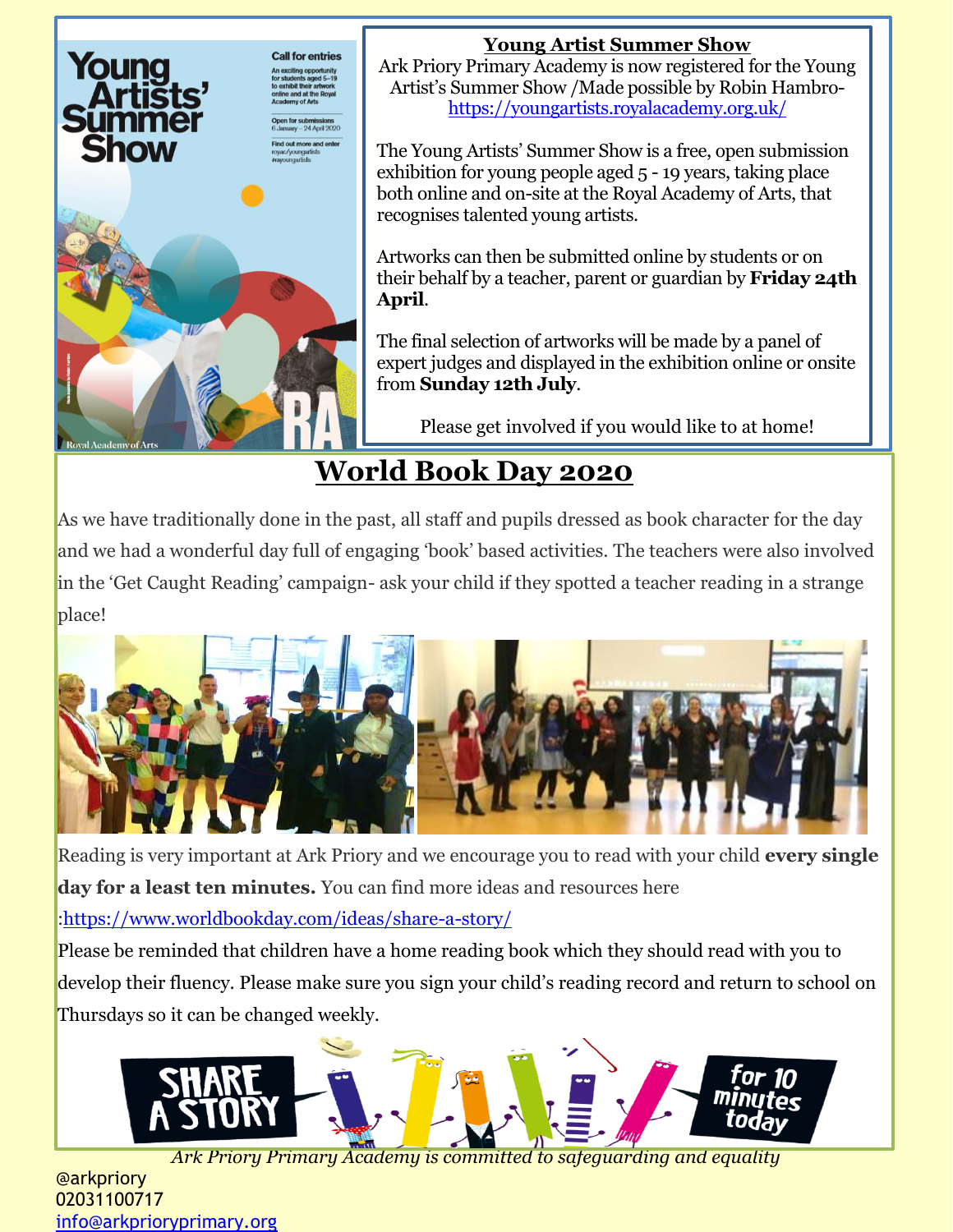

### **Key Dates for Spring:**

### **Notice for Reception Parents:**

From Friday 20th March, your child will begin to bring home a reading book and a reading record from our new reading scheme –Collins Big Cat. It is fundamental to your child's reading development that they are reading and answering questions about books at home.

We invite you to come along to our 'Parent Reading Workshops' to discuss how best to support reading with your children at home. The workshop will be held at **8:40am on Tuesday 17th March in the School Hall.**

### **Year 6 Parents/Carers only**

The Year 6 team will be holding a meeting on **Monday 9th March 2020 at 3.30pm** to give parents information about the upcoming SATs.

The date for SATs week this year is:

### **Monday 11th May until Friday 15th May**

All Year 6 pupils **MUST** be in school during this week. Thank you

| <b>Spring term 2020</b>                                                                                          |                                                                                                     |  |  |  |  |
|------------------------------------------------------------------------------------------------------------------|-----------------------------------------------------------------------------------------------------|--|--|--|--|
| <b>Swimming</b><br>Swimming: Thursday Y4 Fleming 9am, Curie 2.30pm<br>Tuesday Y3: Archimedes 9am, Brunel 11:30am |                                                                                                     |  |  |  |  |
| Mon 9 <sup>th</sup> March                                                                                        | Year 6 SATS meeting                                                                                 |  |  |  |  |
| Wed 18 Mar                                                                                                       | Parent Forum @7pm                                                                                   |  |  |  |  |
| Fri 27 Mar                                                                                                       | Easter Event/Bake Sale                                                                              |  |  |  |  |
| $W/c$ 30 Mar                                                                                                     | <b>APPAA Sponsored Easter Egg Hunt</b>                                                              |  |  |  |  |
| Mon 30 Mar                                                                                                       | Y1 Play (PM) 2.45pm<br>Sign up sheets for consultation meetings to be<br>put on school notice board |  |  |  |  |
| Y1 Play (AM) 9am<br>Tue 31 Mar                                                                                   |                                                                                                     |  |  |  |  |
| Thu 2 Apr                                                                                                        | <b>Reception Easter Bonnet Parade (AM)</b>                                                          |  |  |  |  |

*Ark Priory Primary Academy is committed to safeguarding and equality*  @arkpriory 02031100717 [info@arkprioryprimary.org](mailto:info@arkprioryprimary.org)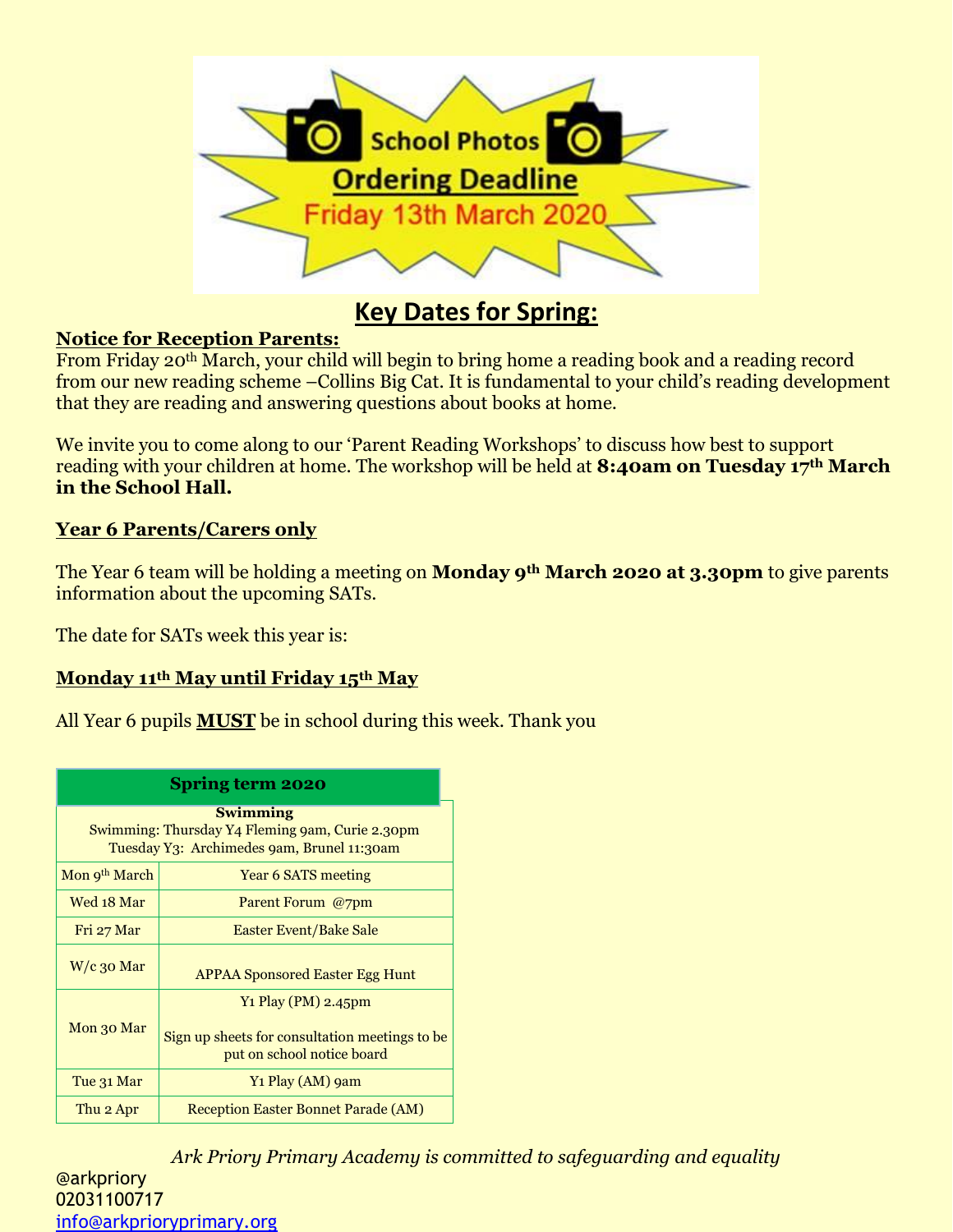| Fri 3 Apr                 | <b>Nursery Easter Event</b><br><b>Last day of Term</b><br>finish at 1:30pm |  |
|---------------------------|----------------------------------------------------------------------------|--|
| Mon 20 Apr<br>(INSET DAY) | <b>Parent Consultation Meetings from 2pm</b>                               |  |
| Wed 22 Apr                | <b>Parent Consultation Meetings until 5.30pm</b>                           |  |

| <b>Homework links</b> |                                                                                                                                       |  |  |  |
|-----------------------|---------------------------------------------------------------------------------------------------------------------------------------|--|--|--|
| Year <sub>1</sub>     | https://www.topmarks.co.uk/maths-games/daily10                                                                                        |  |  |  |
| Year 2                | http://resources.hwb.wales.gov.uk/VTC/how_toys_change/eng/Introduction/default.htm                                                    |  |  |  |
| Year 3                | Greece physical features - explore on Google Earth                                                                                    |  |  |  |
| Year <sub>4</sub>     | https://www.bbc.co.uk/bitesize/topics/zwwp8mn/articles/z37xrwx                                                                        |  |  |  |
| Year <sub>5</sub>     | https://uk.ixl.com/ela/year-5/is-the-word-an-adjective-or-adverb                                                                      |  |  |  |
| Year 6                | KS2 SATs Question Book Standard Level: Grammar, Punctuation and Spelling p5-6<br>Mathletics.com: Properties of Shapes and Angles Unit |  |  |  |

## **Events in our community this week:**



Nicholas in Year 4 swims in Ealing Swimming Club's Junior Elite squad. In a recent regional competition, he won quite a few medals in his age group.

These included a gold in the butterfly, freestyle, backstroke and 100m Individual Medley, and a bronze in the breast stroke. We are so proud of you, Nicholas! Well done!